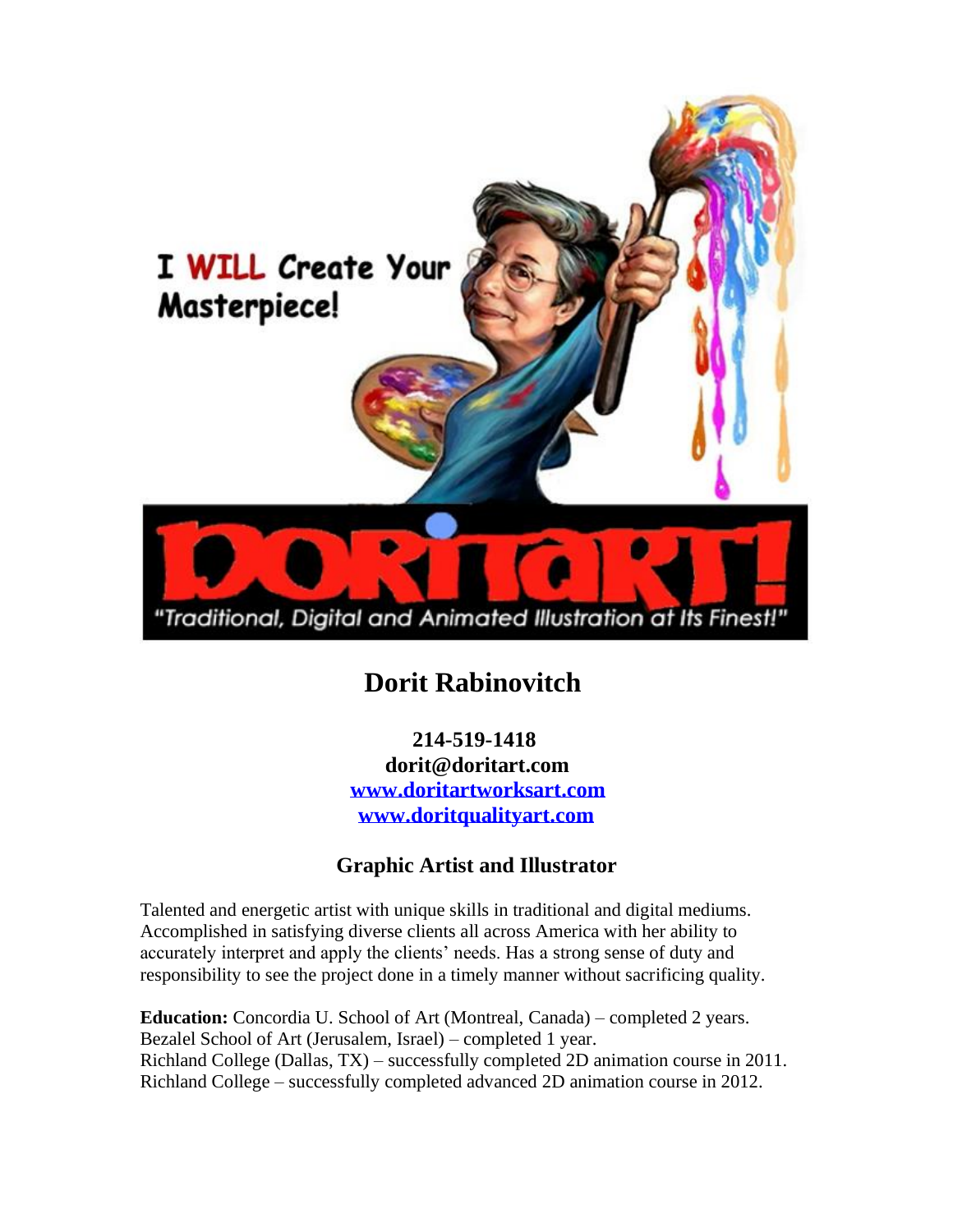**Professional Development:** Successfully completed workshop course in Negotiation for Mutual Gain in October 17th, 2008.

Certified third degree blackbelt in Tae Kwon Do for patience, dexterity and perseverance.

**Results Oriented:** From initial call through final art is driven to successfully complete the work. Has worked through weekends and holidays to accomplish the task at hand.

**Innovative:** Has a strong classical base and grasp of most traditional tools. Today does 100% of the work on the computer using Corel Painter software and Wacom Tablet. Uses no software to create characters and scenes. Most work is intuitive and spontaneous. Specializes in storyboard and conceptual art. Can convert storyboard frames into 2D animation. Illustrates and animates for websites and The Internet. Will compact file size and e-mail all the work directly to client's e-mail address.

**Technology Proficient:** Mac computer savvy, uses state-of-art equipment. Software expertise in Corel Painter 12, Adobe Photoshop and Adobe Flash Animation.

**Professional Experience:** Free-lance Commercial Artist with a national list of client credits. These include:

In alphabetical order-

### **MAGAZINES & NEWSPAPERS:**

1.BARRONS **–** Created a series of spot illustrations for the editorial section " Other Voices" (July - December 2004).

2. BOY'S LIFE – Did a series of illustrations for short stories "Getting Even" (July 2003) and "The Late Terry Taylor" (January 2004).

3. BUSINESS 2.0 – Did multiple illustrations for articles "Curtains Rise Halfway…", "Reinvent", Jumpin' Juniper", "Michael Robertson, The Weary Warrior" (2001)

4. D MAGAZINE – Did many editorial and short story paintings, and spot celebrity caricature illustrations to enhance "Pulse of the City" page (1996 - 2007).

5. FAST COMPANY – Illustrated article about Tim Brown called "Strategy by Design" (June 2005).

6. FORTUNE – Illustrated for articles "Redhat Enters the Saloon", "Smackdown!", "Hey, Bill – Free Advice Here", "Why Voters Don't Care About Tax Cuts", "The 800lb. Gorilla" (1999 – 2000).

7. SELLING POWER – Created illustrations and caricatures of political and business celebrities for the "Overheard" page.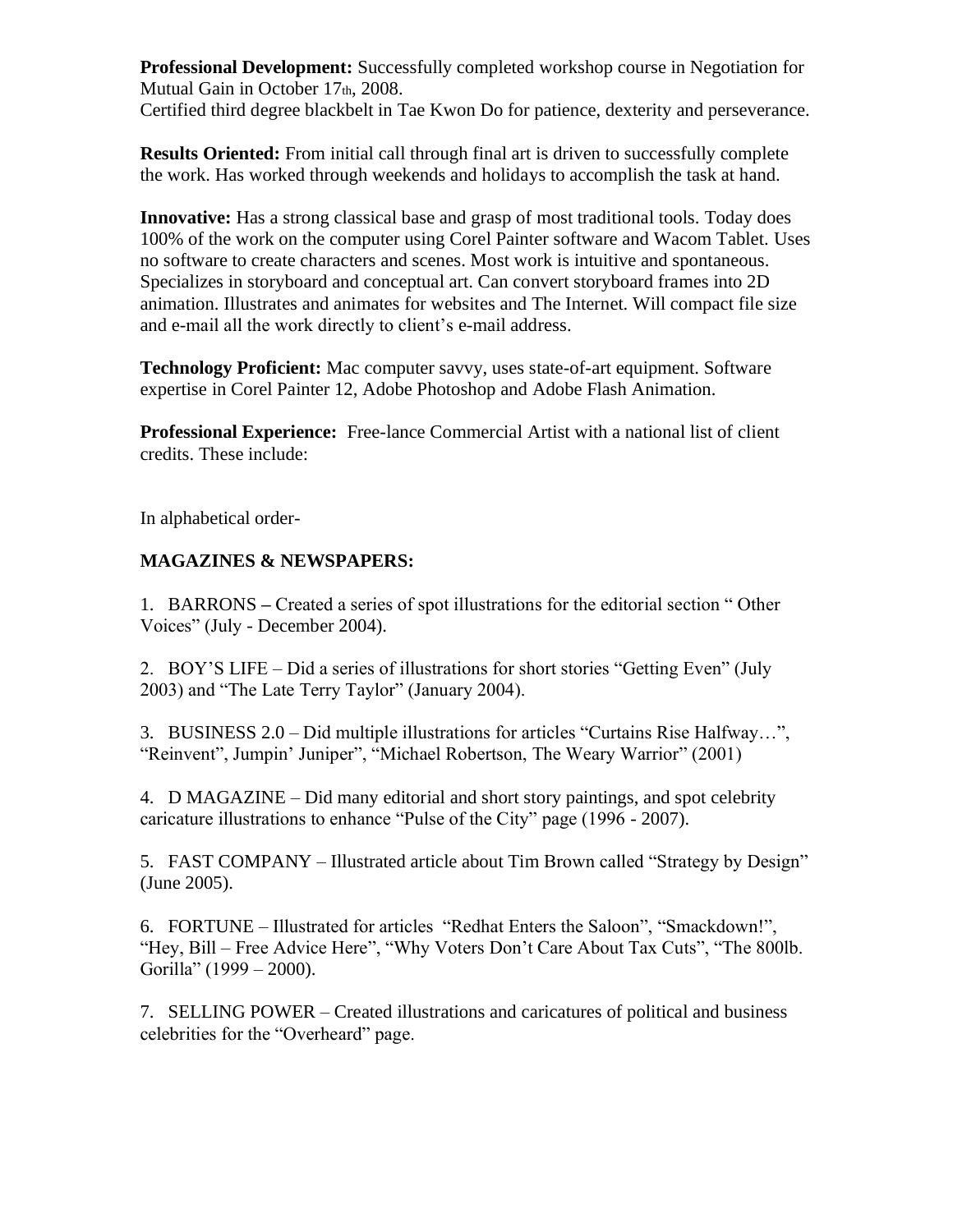7. SILICON ALLEY – Illustrated multiple illustrations for several articles i.e. "It's the (New) Economy, Stupid", "Principled Construction", "Some Elementary Reading…", "A New Driver" (2000 – 2001).

8. SKIING MAGAZINE – Did caricature of Michael Imperioli of the Sopranos for "Telemark" article (January 2004).

9. SMART BUSINESS – Illustrated five spot caricature pieces of nationally acclaimed business people for article "What's Next", two of which were featured on the magazine cover (August 2004).

9. TEXAS MONTHLY – Created celebrity and political caricature illustrations for "Around the State" page, and for many editorial articles (1996 – 2001).

10. THE DALLAS MORNING NEWS – Illustrated for "The Sunday Reader" editorial page, as well as the Weekend Magazine (1990 – 2000).

11. THE DALLAS OBSERVER – Created many political and celebrity caricature illustrations for editorial articles and magazine covers (2001 – 2004).

12. THE FORT WORTH STAR-TELEGRAM – Illustrated for many editorial articles, short stories and for weekend magazine section (1993 – 2004).

13. THE NEW REPUBLIC - Illustrated caricatures of American politicitians – John Kerry, Rudy Giuliani, and John McCain - for various articles preceding the 2004 American presidential elections.

14. THE WASHINGTON POST – Illustrated for "Outlook" political editorial page  $(2004 - 2005)$ .

15. USA WEEKEND – Did artwork of Abraham Lincoln for editorial "Why Lincoln Matters" (February 2009).

#### **ADVERTISING AGENCIES and DESIGN/ANIMATION STUDIOS :**

1. AGENCY CREATIVE (Dallas, TX) – Did series of imaginary portraits of educators for Mizuni Motiv website (May 2006).

2. BBDO NY – Created Warlock Cat, Preppie Cat, SnowBoard Cat and Momma's Boy Kitten as concept illustrations for magazine ad. The client was Mountain Dew (June 2008). Created baby chick illustration for Snickers Easter ad (Jan. 2012).

3. CALISE & SEDEI (Dallas,  $TX$ ) – a. Illustrated booklet in the style of "Who Stole" My Cheese" called "A New Horizon". The client was Advanced Fibre Communications, Inc. and the booklet was meant for staff in transition (July 2004). b. Did storyboard art for Taco Cabana TV commercial (May 2008). c. Did conceptual artwork in collage/mural mode of three activities in Taco Cabana kitchen (Feb 2010).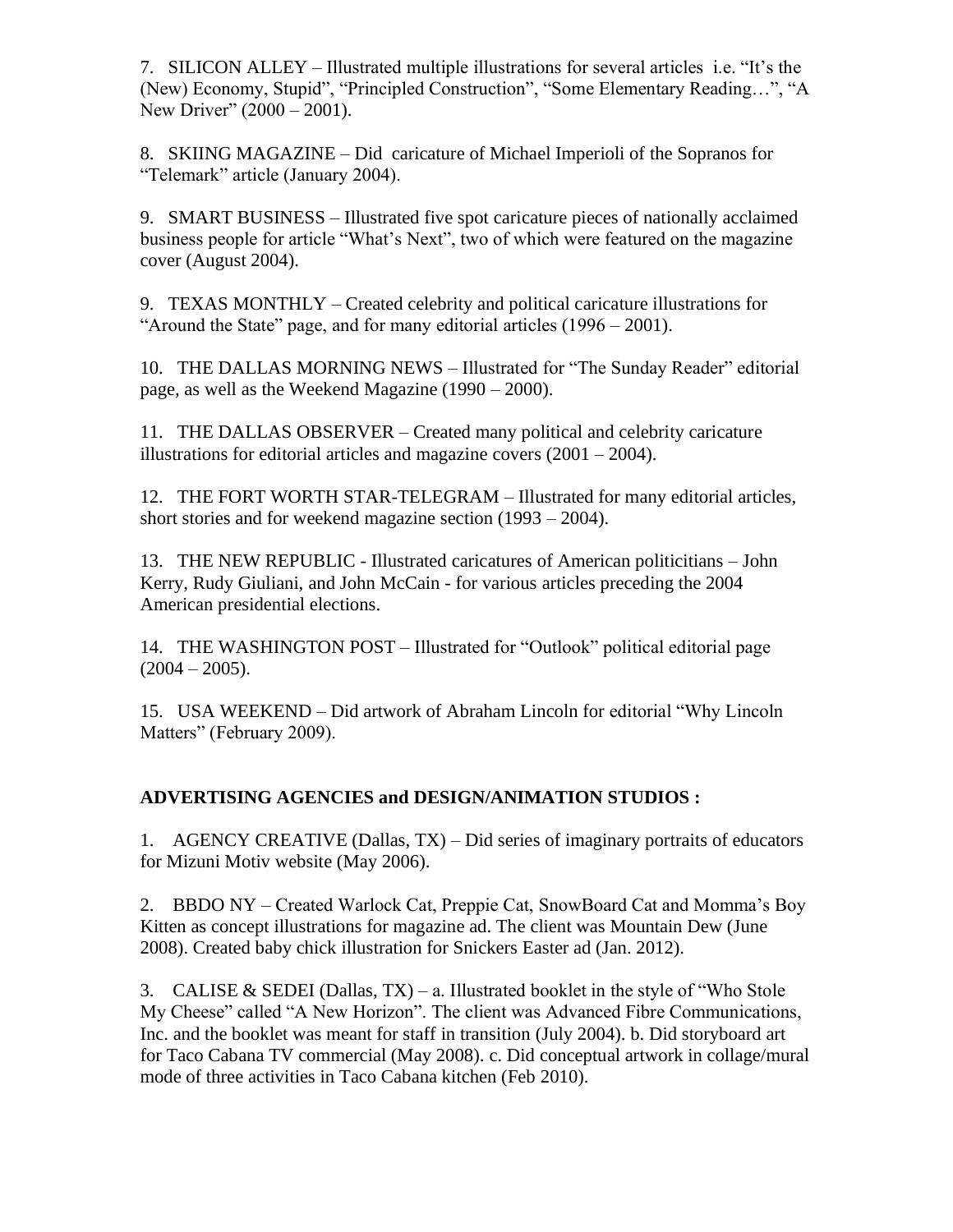4. CARTON DONOFRIO (Baltimore, MD) – Did storyboard art for BIC TV commercial about kid chefs. Did storyboards for Nat'l. Teen Abstinence Campaign TV commercial. Created new Logo for Guardian Insurance Co. Did Concept Art for ITT Little Monster newspaper Ad "We Make Threats Considerably Less Threatening" (2005  $-2008$ ).

5. DIESTE HARMEL (Dallas, TX) – Illustrated a series of storyboards for AT&T TV ads catering to a Hispanic audience (2006).

6. DUNN & COMPANY (Tampa Bay, FL) – Created "Just Like", "First Watch", "Florida Scratchoff", "Sonny's", and Yuengling Beer storyboards for TV commercials. Created concept art for Absolut and Zodiak Vodka magazine ads. Created cover wave and surfer for Hemodigest magazine cover. Illustrated restaurant scene for Valpak billboard. Did conceptuals for pedestrian traffic safety commercial. Did storyboards for Buffet's Diner in Florida. Did a hospital storyboard (2007 – 2015).

7. EURO RSCG EDGE (Los Angeles, CA) – Illustrated three storyboards for Astrive infomercial (2007).

8. GELIA, WELLS & MOHR (Clarence, NY) – Created finished illustration for poster of Alligator biting on rotor blade for Big Bite Drilled Roto System. Created four concept art pieces for DANA to be used for magazine ad (2006 – 2007).

9. GROUP MOJO – (Portland, OR) – Illustrated storyboard for USAA Car Circle commercial (March 2010).

10. GSD&M IDEA CITY (Austin, TX) – Created painting of "Outreach Hand". The client was Wal-Mart (2005).

11. HKSTRATEGIES (Dallas, TX) – Created illustration for PowerPoint presentation Citibank Heart of the City (Jan. 2012). Created two comp art pieces for Big 12 games campaign (December 2012).

12. JANIMATION (Dallas, TX) – Illustrated five storyboards to promote Texas Instruments video game projector. Created storyboard for NatureSweet TV commercial. Created concept characters and storyboards for Indiana Live commercial. Created storyboards for Wasted America, portraying Ben Stein as host of pilot TV program (2008  $-2011$ ).

13. JCPENNEY (Dallas, TX) – Commissioned as conceptual artist for work on its subscription magazine covers (August – November 2012).

14. ONE AGENCY (Dallas, TX) – Created storyboard for Samsung commercial (October 2011).

15. PUBLICIS MID AMERICA (Dallas, TX) – Created map of Southeastern USA in antique style. The client was Gardenridge (January 2002). Illustrated six storyboards for Hot Pockets Panini commercial (March 2008).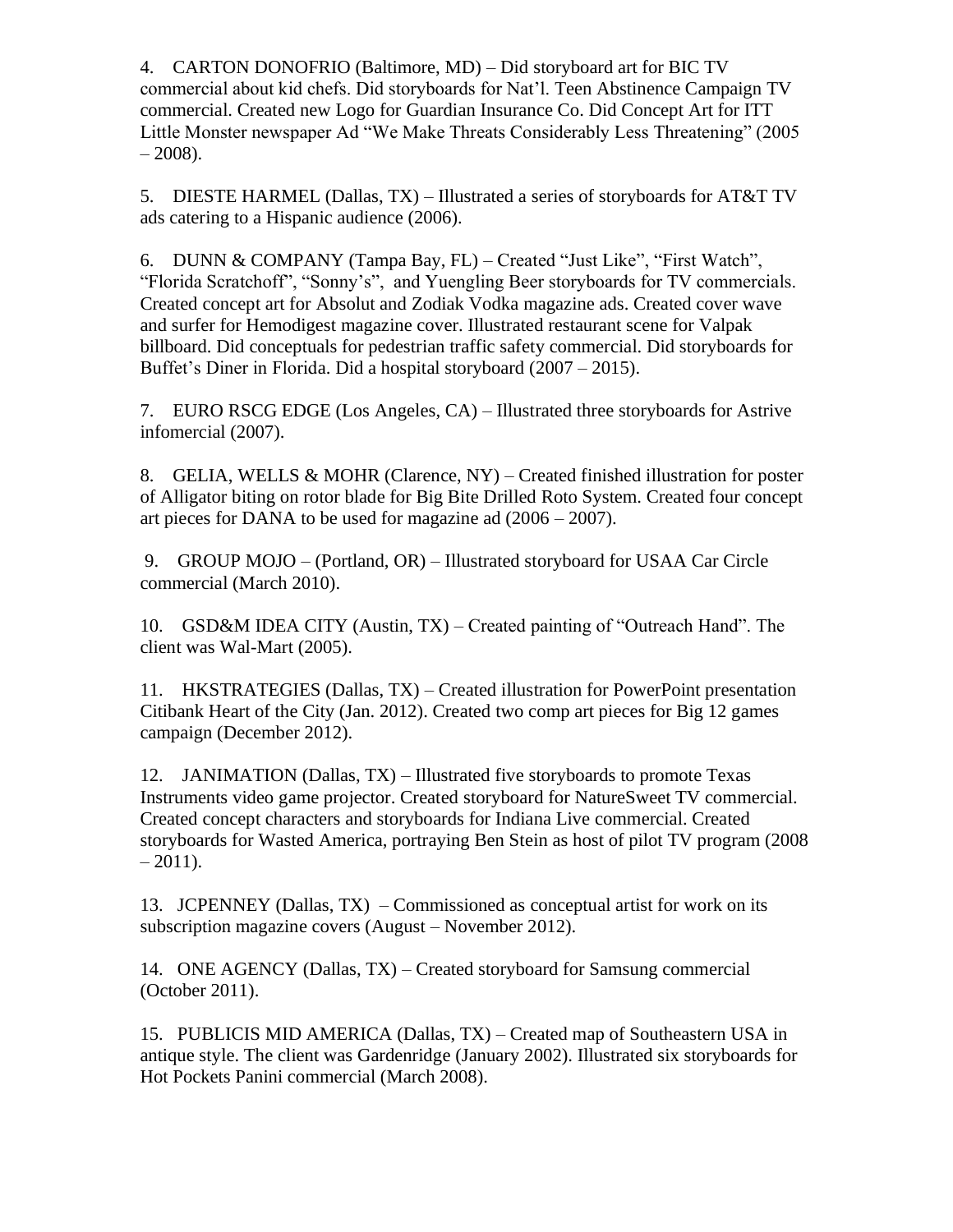16. RED PRODUCTIONS (Fort Worth, TX) Created b/w concepts of modern interiors for PowerPoint presentation (October 2014). Created Varidesk storyboard (April 2015). Created Flowserve board (July 2017). Created Clarus board (Nov. 2017). Created three Pier One Storyboards (October 2018).

17. REEL FX ENTERTAINMENT (Dallas, TX) – Created storyboards in Origami mode for animated TV commercial. The client was Nationwide Insurance (February 2008). Illustrated b/w frames for board for Coors Light commercial - Thyssenkrupp Coors (Jan 2010).

18. TLP UPROAR! (Dallas, TX) – Illustrated storyboard for Sega iDog TV commercial. The client was HASBRO (April 2005).

19. WEBER SHANDWICK WW (Dallas, TX) – Created storyboards, PowerPoint presentation artwork, and conceptual art, as well as editorial art for American Way Magazine. Illustrated map of DFW events for upcoming Superbowl (2005 – 2010). Created two illustrations of man in comic book style for Logitech PP pitch for SF office (May 2012). Created two comp illustrations for BirdsEye Veggies for Kids pitch for W-S Chicago (March 2013).

20. LARCINC (Dallas, TX) – Extensively digitally retouched architectural artist's rendering for a theme park in England (March 2016).

#### **INSTITUTIONAL:**

1. BOY SCOUTS of AMERICA (Dallas, TX) – Illustrated and animated shorts using Flash for educational CD about Venturing (2005). Created storyboards on "Obedient, Reverend and Thrifty" themes for educational video (2006). Illustrated storyboards for educational video about Child Molestation (2006).

#### **COMMERCIAL ESTABLISHMENT:**

 1. HOTEL ZAZA commissioned Dorit to create 124 watercolor portraits of American celebrities and politicians for their newest hotel opening in Austin, TX in August (February 2019). Commission completed September 2019.

#### **BOOKS:**

Created artwork for cover of handbook of prayer called "In Our Own Way", based on prayers from different faiths. (2008). Recreated cover of same book for 2nd printing (2015).

Created cover art and inside illustrations for the book "365 Questions" (2014).

#### **CHILDREN'S BOOKS:**